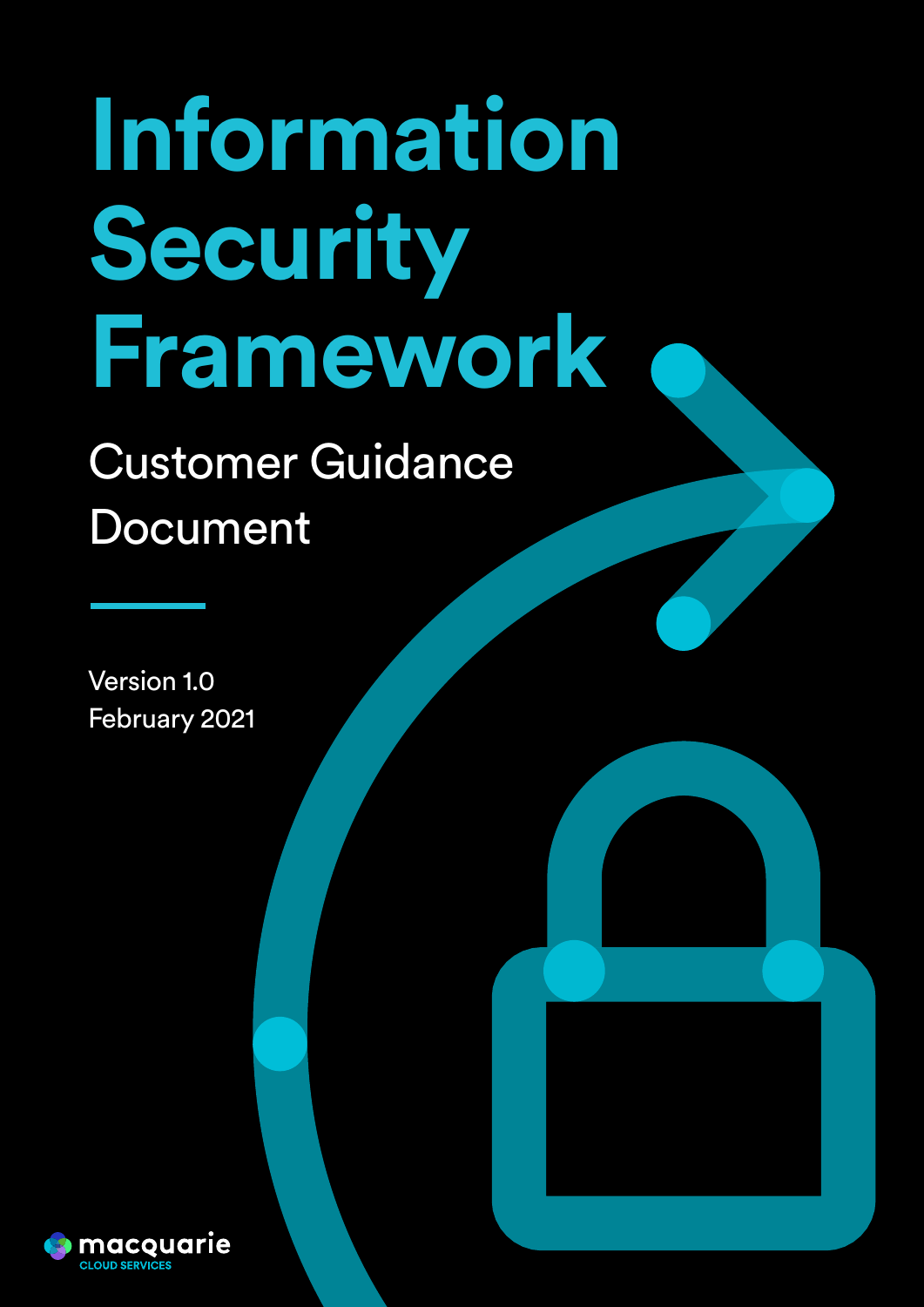

# Confidentiality Statement

This document contains Macquarie Telecom Pty Limited (Macquarie Telecom) propriety and commercially sensitive information. The recipient may disclose the information contained herein to any officer, employee, contractor or agent who has specific need to access the information but only to the extent that such disclosure is necessary for evaluating the products and services as described in this document and subject to that person being obligated to maintain the confidentiality of the confidential and commercially sensitive information.

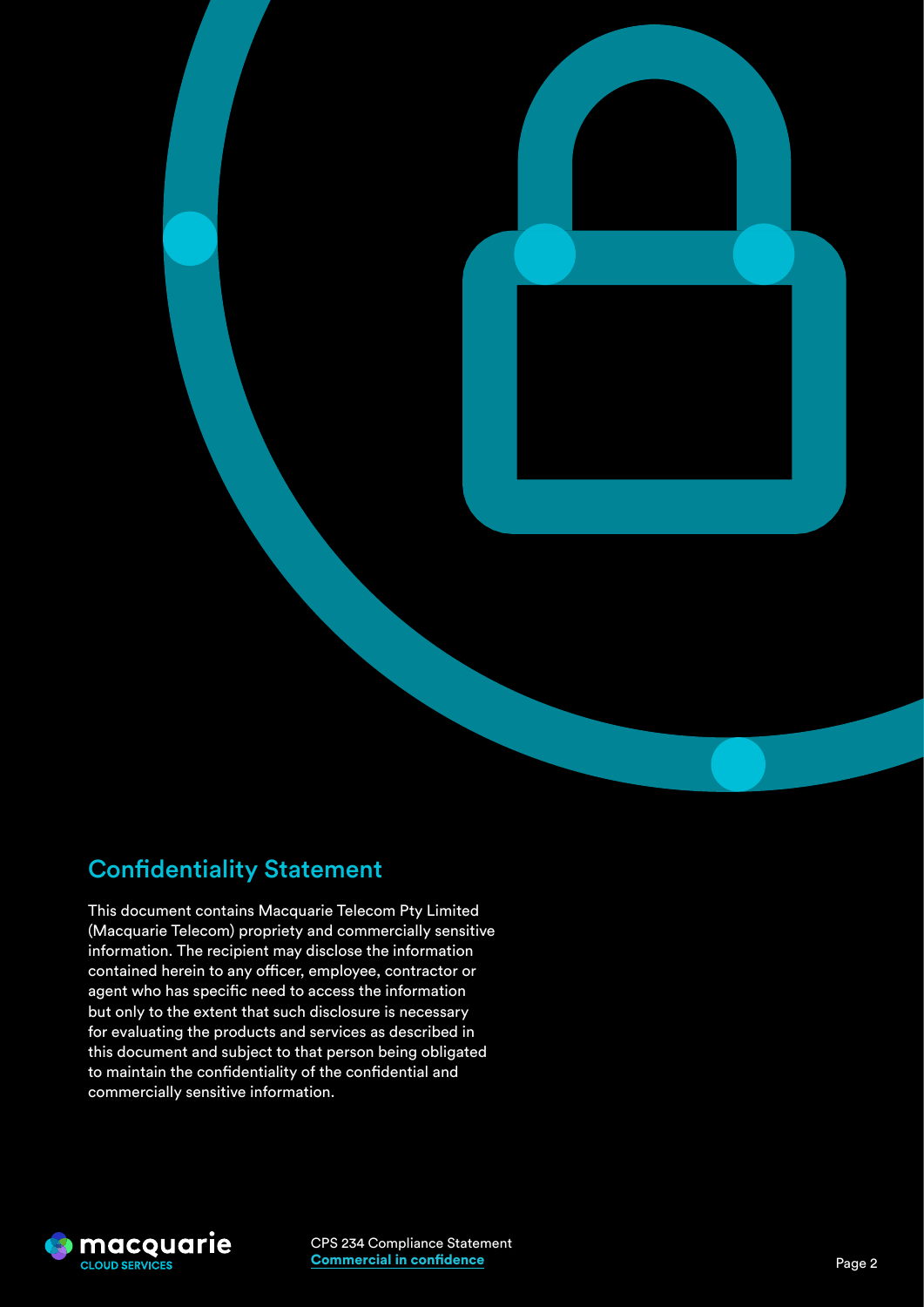# Table of Contents

| 1.   | <b>Compliance Guidance</b>             | 4              |
|------|----------------------------------------|----------------|
| 1.1  | Purpose                                | 4              |
| 1.2  | <b>Information Security Governance</b> | 4              |
| 1.3  | Assurance / Controls testing           | $\overline{5}$ |
| 1.4  | Human Resources / People & Culture     | 5              |
| 1.5  | Response and recovery                  | 6              |
| 1.6  | Information protection                 | 6              |
| 1.7  | <b>Network and Operations security</b> | $\overline{7}$ |
| 1.8  | <b>Access Controls</b>                 | 8              |
| 1.9  | Software development and acquisition   | 8              |
| 1.10 | Physical and environmental controls    | 9              |
| 1.11 | <b>Supplier Management</b>             | 9              |
| 1.12 | Data Ownership and Sovereignty         | 9              |

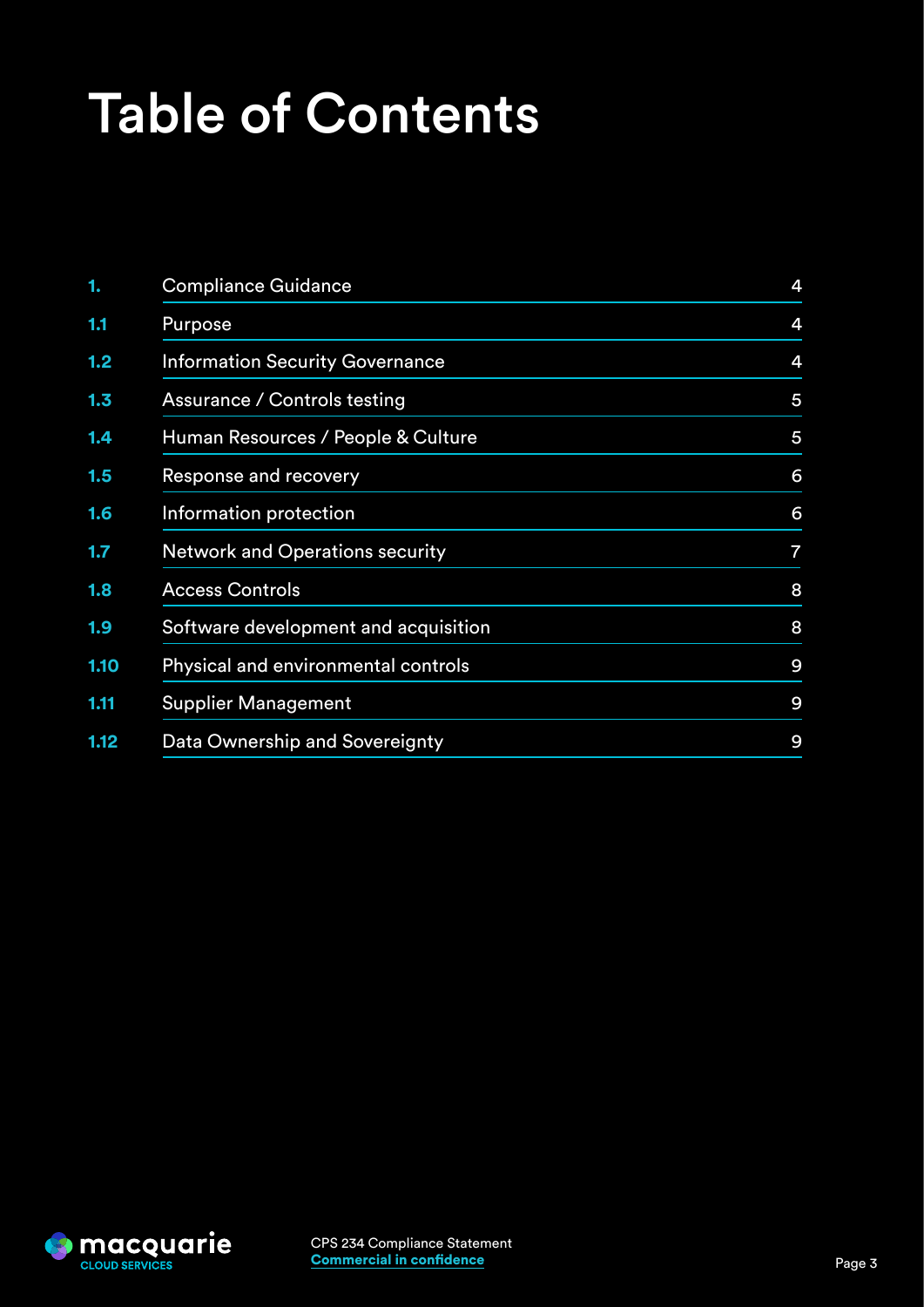# <span id="page-3-0"></span>1. Compliance Guidance

### 1.1 Purpose

Macquarie Telecom operate a comprehensive Information Security Management System (ISMS). This document is intended to provide high level guidance for the implementation of the information security programs within Macquarie Telecom.

This document can be shared with customers or prospects only under an executed confidentiality agreement. It contains sensitive information relating to compliance, governance, systems, processes, and reporting relating to key standards including ISO 27001:2013 and APRA CPS 234.

# 1.2 Information Security Governance

#### **1.2.1 Policy Frameworks**

- **1.** Macquarie Telecom has established and maintains an Information Security Management System (ISMS) and Business Continuity Plan (BCP) that operates within the broader Security Policy Framework. The ISMS is regularly reviewed and tested according to the compliance schedule (at least annually) and addresses requisite procedures, compliance, and exceptions.
- **2.** Security assessments and compliance are signed off by appropriate security staff within Macquarie Telecom Business Units, and the Macquarie Telecom Board Audit & Risk Sub-Committee.
- **3.** Macquarie Telecom currently holds the following certifications against its policy frameworks in respect of our Cloud Services, Government Services, Data Centres, and Secure Internet Gateways:
	- a. PCI DSS 3.2.1
	- b. ISO 27001:2013
	- c. ISO 9001:2015, ISO 14001:2015, ISO 45001:2018
	- d. ACSC PROTECTED Federal Government Secure Internet Gateway
	- e. Licensed Telecommunications Carrier

#### **1.2.2 Board responsibilities**

**1.** Macquarie Telecom has implemented Cyber Security and Information Security policies that are regularly reviewed by the Board as part of its governance function. The Board's Audit & Risk Sub-Committee is responsible for overseeing the implementation of these policies, with such implementation also supported by Executive Management and the CISO function. Further security roles and responsibilities have also been delegated for such implementation.

#### **1.2.3 Risk Management**

- **1.** Macquarie Telecom identifies, evaluates, and treats cyber and information security risks that may impact its environment through a Security Threat Assessment and Compliance program. A Security Risk Register is maintained as well as a Corrective Action Register aligned to the ISO 31000 framework.
- **2.** Security reporting including security risks and threat profile assessments are conducted and reviewed on monthly basis. The Board's Audit & Risk Sub-Committee regularly reviews the Cyber Security Policy and compliance annually or when material changes are made. Incidents that exceed pre-defined thresholds are reported immediately.

#### **1.2.4 Reporting**

- **1.** Macquarie Telecom has established a comprehensive cyber and information security reporting processes which includes review by Executives and the Board.
- **2.** Macquarie Telecom Board Audit & Risk Sub-Committee has a formal policy review process, including but not limited to regular review of the Cyber Security, Information Security, and Risk Management policies. These reviews occur annually or when material changes or major incidences may occur.
- **3.** Security profiles, major incidents (where applicable), and compliance are reported monthly or more frequently if required.

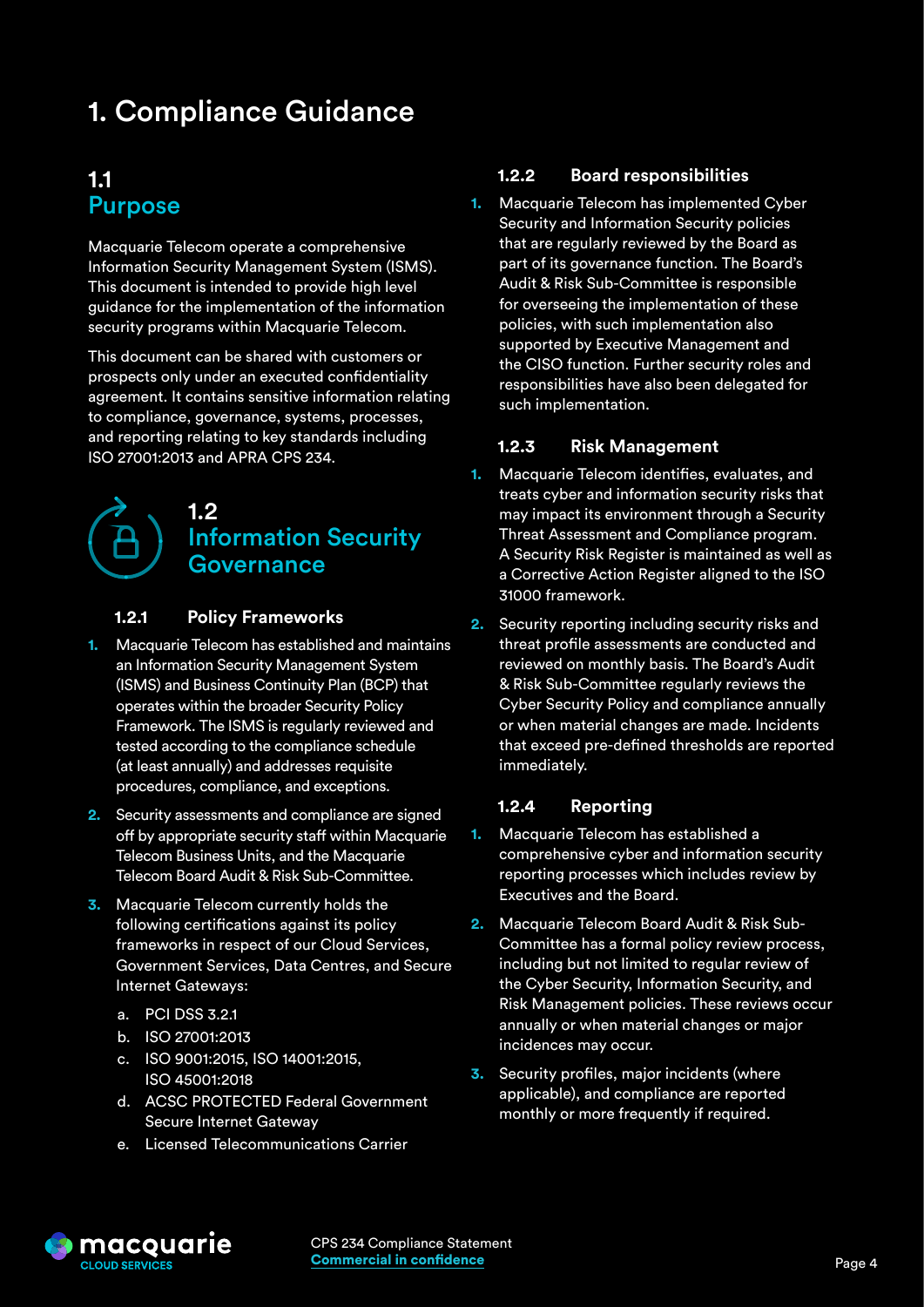#### **1.2.5 Regulatory awareness**

<span id="page-4-0"></span>**1.** Macquarie Telecom has an internal regulatory compliance team with processes in place to identify and respond to regulatory requirements which may materially impact the Cyber Security Environment.

## 1.3 Assurance / Controls Testing

#### **1.3.1 Independent assurance reports**

- **1.** Macquarie Telecom continue to re-certify annually our ISO 27001 framework which includes independent assessment and reporting by SAI Global.
- **2.** A recent addition to our certification portfolio is AICPA SOC2 Type 2 (Service Organisation & Controls) which includes an unqualified independent assessment report.
- **3.** If results from an independent audit or internal testing indicate any Non-Conformance, area of concern or opportunity for improvement, these are collected in a Corrective Actions Register and prioritised for remediation based on internal assessment.
- **4.** A summary of assurance reports may be shared with Customers if requested to verify that Macquarie Telecom controls meet the requirements.

#### **1.3.2 Assurance function**

**1.** Macquarie Telecom has an internal assurance function supported by external vendors.

#### **1.3.3 Control weaknesses**

- **1.** Macquarie Telecom has vulnerability management process in place that includes issue identification, management, and notification. These include external penetration testing of critical assets and automated systems that report on weaknesses to be assessed and prioritised for remediation.
- **2.** Formal processes are in place to promptly remediate any identified weaknesses.
- **3.** As a contractual requirement Macquarie Telecom will agree to inform any APRA regulated Customers within 30 days of identification of any control weaknesses that cannot be remediated and represent a material risk to the Customer's information assets.



#### **1.4.1 Awareness training**

- **1.** Macquarie Telecom provides cyber security awareness training to all employees and contractors upon commencement of employment. The training is refreshed annually.
- **2.** Macquarie Telecom employees are made aware of, and must agree in writing to compliance with, the Macquarie Telecom IT Security Policy.
- **3.** Macquarie Telecom Board and Executives have been provided with cyber security awareness training and are periodically briefed on updates as applicable.

#### **1.4.2 Background checks**

**1.** Macquarie Telecom's recruitment team performs a variety of pre-employment checks which may include reference checks, previous employment checks, Australian Right to Work checks, psychometric testing, police, and criminal checks depending on the specific role.

#### **1.4.3 Staff roles and responsibilities**

- **1.** Macquarie Telecom employees have roles and responsibilities outlined within their position descriptions.
- **2.** Macquarie Telecom's employment contracts contain clauses detailing disciplinary processes for breaches of employment contracts.

#### **1.4.4 Professional skills and qualifications**

- **1.** Macquarie Telecom ensures that Customer data is protected by assessing relevant skills and qualifications of employees during the hiring process.
- **2.** On the job training and mentoring is provided to employees where a gap in skills or qualifications is identified.
- **3.** All employees receive periodic training that covers cyber security operations, risk management, or other IT related subjects as relevant to their role and responsibilities.



CPS 234 Compliance Statement **Commercial in confidence Example 2 and 2 and 2 and 2 and 2 and 2 and 2 and 2 and 2 and 2 and 2 and 2 and 2 and 3 and 3 and 4 and 4 and 4 and 4 and 4 and 4 and 4 and 4 and 4 and 4 and 4 and 4 and 4 and 4 and 4 and 4 and**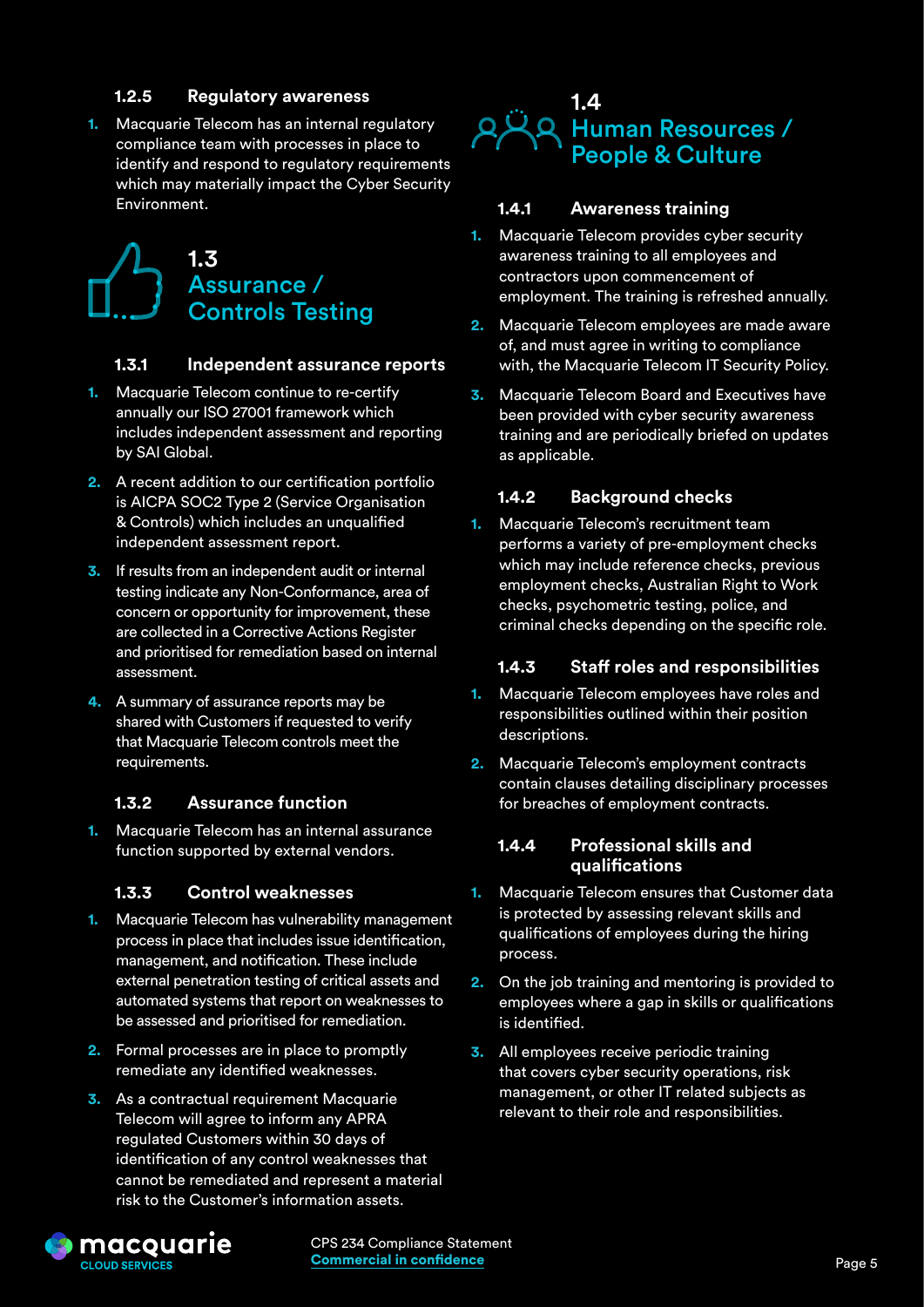<span id="page-5-0"></span>

#### **1.5.1 Incident Response and management**

- **1.** Macquarie Telecom has developed processes and deployed skilled staff for managing cyber and information security incidents under the major incident management process. The process includes playbooks of expected scenarios and is tested annually or when material changes are identified.
- **2.** Security Incident Response and escalation is tiered depending on the event severity and includes communications of risks up to Executive Management and the Macquarie Telecom Board as appropriate.

#### **1.5.2 Incident notification**

- **1.** Macquarie Telecom has formal processes in place that cover incident notification and communications, including Critical Issues Management Policy and Data Breach Response Plans.
- **2.** Macquarie Telecom undertakes to advise Customers of any cyber security incidents that may materially affect the Customer's information assets and services.

#### **1.5.3 Backups**

- **1.** All key systems and databases are regularly backed up. Backup restoration plans are tested periodically.
- **2.** All key systems that can be accessed externally, have data that is encrypted at rest and in transit.
- **3.** Macquarie Telecom owns and operates five datacentres, all located in Australia. Critical information is backed up and stored within our own datacentres.

#### **1.5.4 Disaster Recovery Plan / Business Continuity Plan**

**1.** Macquarie Telecom core data network services and cloud services are designed with high availability as a focus, with failover and redundancy built in to reduce the risks of outages and downtime to Customers.

**2.** Macquarie Telecom actively maintains a Business Continuity Plan across the business, the BCP is tested and results documented annually. Annual third-party audits and assessments are conducted of these artefacts.



#### **1.6.1 Information Asset Classification**

- **1.** Macquarie Telecom does not implement information asset classification.
- **2.** Physical assets that are assigned to a Customer are tagged and documented in an asset management system and is reviewed periodically.
- **3.** Access to the asset management system is restricted to authorised staff. Access requirements are periodically reviewed.

#### **1.6.2 Information security**

- **1.** Macquarie Telecom Customer data is readily identifiable. Such data includes information held in the:
	- a. Billing system
	- b. Sales Account tracking system
	- c. Data Network and Voice network information, and Customer portals
	- d. Emails relating to Customer services
	- e. Cloud technical administrative systems and portals.

#### **1.6.3 Information Sharing**

- **1.** Macquarie Telecom manages data and information sharing within its policies and procedures.
- **2.** Macquarie Telecom does not share Customer data or information without receiving prior written permission from the Customer, save in circumstances where Macquarie Telecom is compelled to by governing regulations that requires the data to be shared with a government agency, regulatory authority, law enforcement agency, or other situations that are covered by the Macquarie Telecom Privacy Policy ([macquarietelecom.com/privacy-policy/](http://macquarietelecom.com/privacy-policy/)).

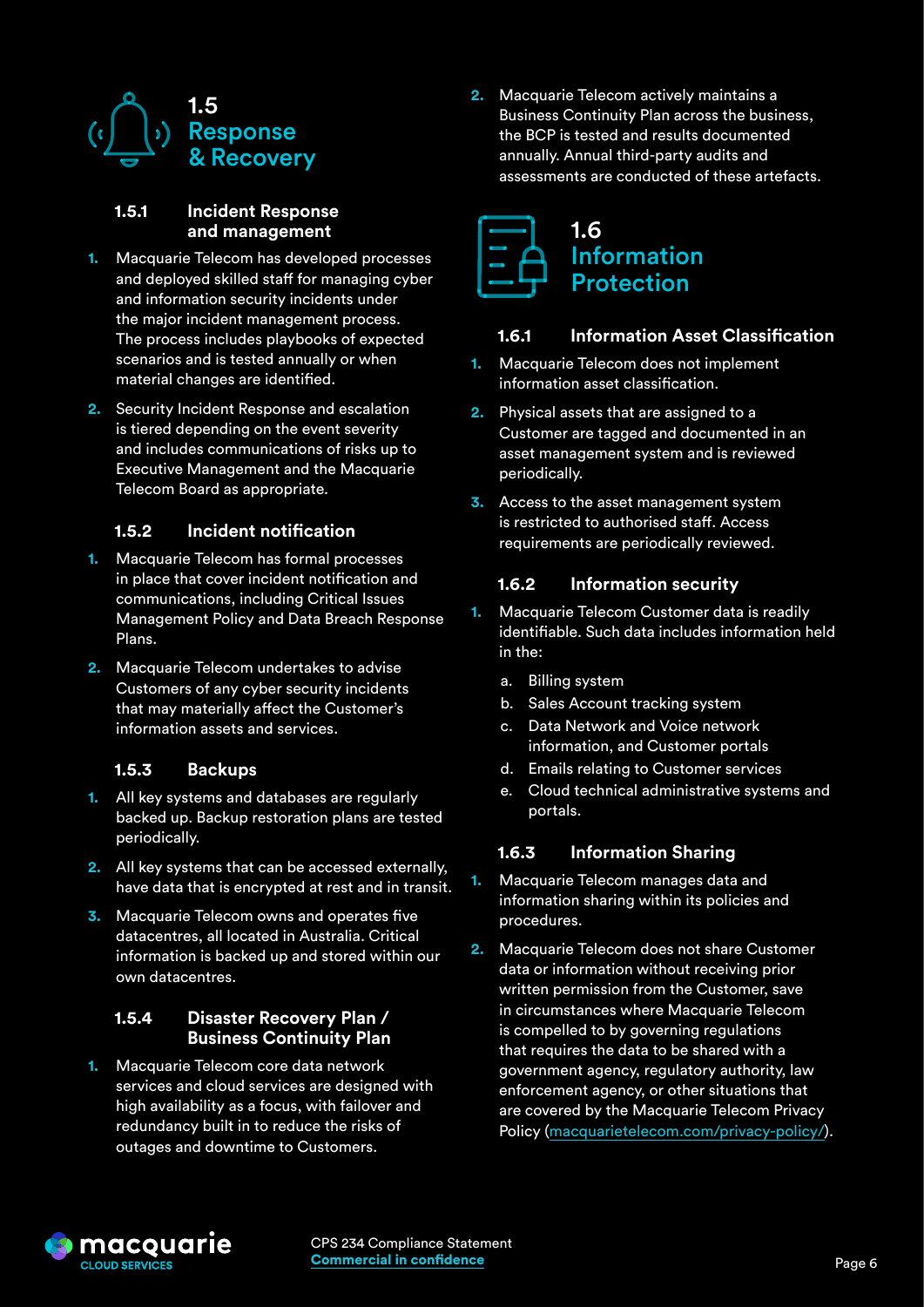#### **1.6.4 Data Locality**

<span id="page-6-0"></span>**1.** Customer data held by Macquarie Telecom is stored in Australia within Macquarie owned facilities.

#### **1.6.5 Data Loss and Encryption**

- **1.** Macquarie Telecom uses an email-based Data Loss Prevention (DLP) system.
- **2.** Data in transit across Macquarie Telecom's SDWAN network is encrypted using AES256 algorithms. Within the Macquarie Telecom core network, the traffic is decrypted and mapped securely across Macquarie Telecom's switch fabric.

# 1.7 Network & Operations Security

#### **1.7.1 Vulnerability Management**

- **1.** Macquarie Telecom ensures that it is up to date with the latest cyber threats by running regular vulnerability assessments and management programs.
- **2.** Managed security platforms get frequent threat and signature updates from security vendors.
- **3.** Patch management is a key responsibility of the Macquarie Telecom internal system owner and adheres to vendor recommendations.
- **4.** Threat intelligence is collected and monitored from several industry sources, including Microsoft ATP CERT along with other Government bodies.

#### **1.7.2 Security Hardening**

- **1.** Macquarie Telecom ensures that all platforms, devices, and applications are hardened in line with vendor recommendations.
- **2.** Periodic security and vulnerability reviews are conducted against key systems to ensure that hardening practices are applied according to policy and procedures.

#### **1.7.3 Change Control**

**1.** Macquarie Telecom runs formal change management process for all changes that may materially impact a Customer's service. Changes are reviewed and are subject to code reviews and vulnerability scans when required.

- **2.** Customer network changes are reviewed and agreed to with a nominated representative from the Customer.
- **3.** Internal system or network changes are subject to the Macquarie Telecom change management process. If a change has the potential to impact a Customer's service, the Customer will be notified in advance through the nominated personnel.

#### **1.7.4 Security Operations**

- **1.** Macquarie Telecom has formal processes and controls in place to detect and respond to cyberattacks with adequate staff skilled in cyberattack detection and response.
- **2.** Macquarie Telecom runs multiple centralised SIEMs that incorporate interfaces from all relevant platforms. Logging from key systems has been implemented.
- **3.** The SOC function is performed by a team of Macquarie Telecom IT security staff within business day coverage and a 24x7 call out function. Macquarie Telecom has also invested in SOC tools that detect suspicious user behaviour and triggers security responses automatically.

#### **1.7.5 Network Security**

- **1.** Macquarie Telecom has extensive cyber security protection controls at a network level to protect Macquarie's and Customer's information assets. They include but not limited to:
	- a. Network segmentation with traffic flow controls
	- b. Network security zones
	- c. Firewalls
	- d. Web application firewalls
	- e. Database firewalls
	- f. Network intrusion detection systems
	- g. Network intrusion prevention systems
	- h. Internet proxy with adequate protective controls
	- i. Mail security with adequate protective controls.

#### **1.7.6 Endpoint and Server security**

**1.** Macquarie Telecom uses malware protection on endpoints to protect Customer's information assets.

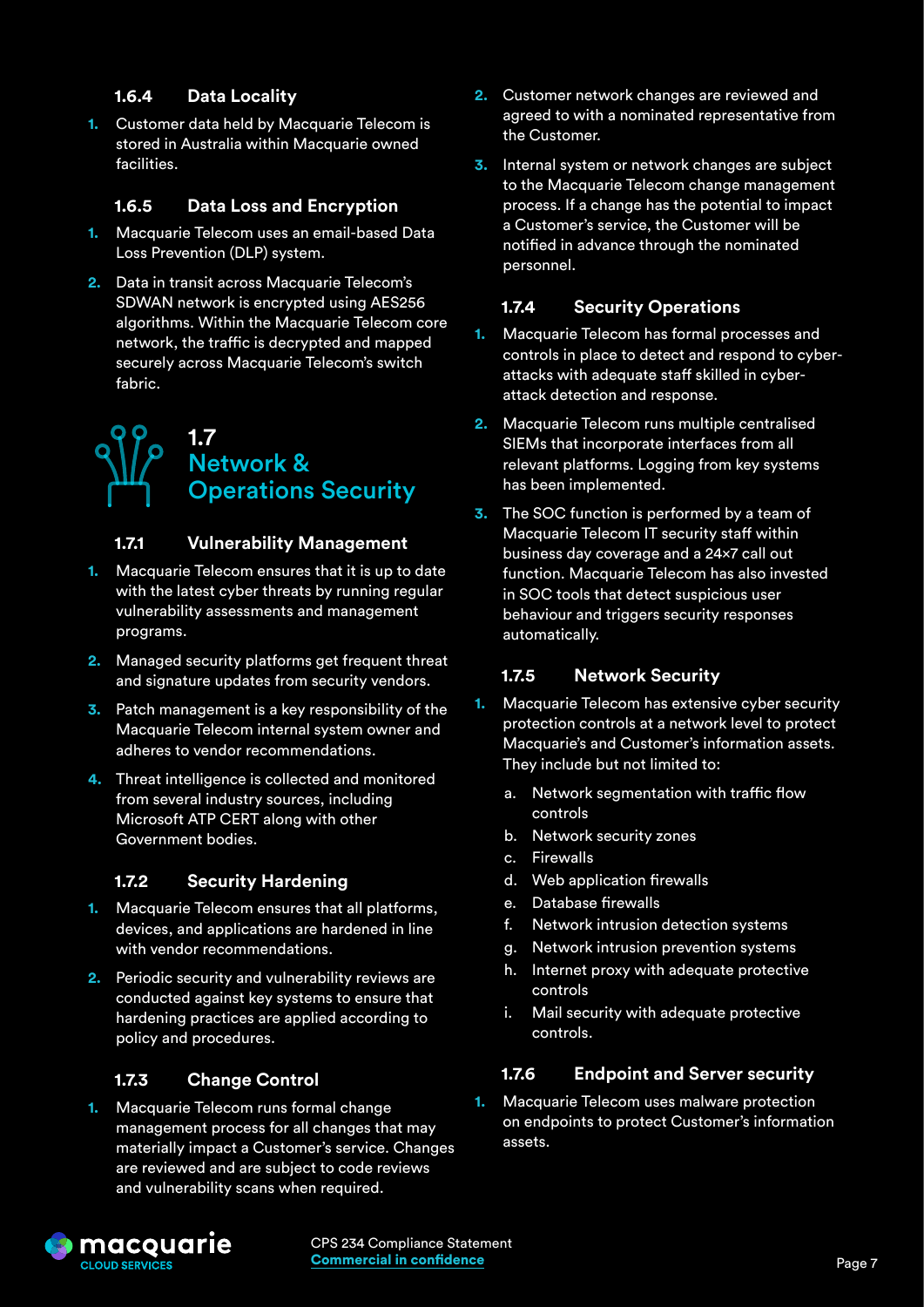- <span id="page-7-0"></span>**2.** Server infrastructure uses malware protection where appropriate and all key logs are stored and fed into multiple SEIMs for rapid threat detection and alerting.
- **3.** Macquarie Telecom is actively migrating to a zero-trust model for all employee endpoints.

#### **1.7.7 I Infrastructure security**

- **1.** Macquarie Telecom has strong access controls and policies implemented to ensure a model of least-privilege.
- **2.** Key systems provide access authentication and traffic logging that is managed centrally.
- **3.** Macquarie Telecom has implemented Role Based Access Control (RBAC) to ensure all privileged users are managed and audited regularly.
- **4.** All supplier default credentials are disabled or reset prior to use.



#### **1.8.1 Identity and Access Management**

- **1.** Macquarie Telecom's SDWAN solution and underlying core equipment provides access authentication and traffic loggings
- **2.** Customer syslogs and NetFlow can be enabled from our Management Platform Orchestrator.
- **3.** Access to core network equipment by Macquarie Telecom staff is securely managed.
- **4.** Macquarie Telecom has implemented rolebased access control to ensure all privileged users are managed and audited regularly
- **5.** Remote Access requires Multi-Factor Authentication
- **6.** All supplier default passwords have been reset

#### **1.8.2 Multi-Factor Authentication**

**1.** Macquarie Telecom uses Multi-Factor Authentication (MFA) and Single Sign-On to access privileged or sensitive systems wherever possible. This includes remote access to portals.

#### **1.8.3 Password Security**

**1.** Macquarie Telecom has a password policy in place that follows industry best practices to ensure appropriate password complexity. These policies are implemented via various technical controls based on the system.

#### **1.8.4 Role-Based Access Control**

**1.** Role-Based Access Control (RBAC) are implemented for all systems and includes segregation of duties. Key security roles and responsibilities are reviewed in line with our security policy. More frequent assessments are conducted on critical systems and roles.



#### **1.9.1 Web Application Security**

- **1.** Macquarie Web applications are adequately protected against cyber-attacks through various controls, these include:
	- a. Layer 7 Web Application Firewalls
	- b. Intrusion Detection Systems
	- c. Intrusion Prevention Systems
	- d. Version control implemented as recommended by the systems or software suppliers
	- e. Automated vulnerability scans.
- **2.** Customer data that is located within a web application is securely stored behind Macquarie Telecom firewall architecture.

#### **1.9.2 Secure Coding**

- **1.** Macquarie Telecom ensures that vulnerabilities in developed code are minimised and rectified through various controls that include:
	- a. Penetration testing is performed on webfacing systems annually
	- b. Macquarie has implemented DevSecOps for code development.
	- c. Mandatory OWASP training for employees as part of the development team onboarding
	- d. Quarterly hackathons to refresh training
	- e. Static code analysis tools to detect security issues performed monthly

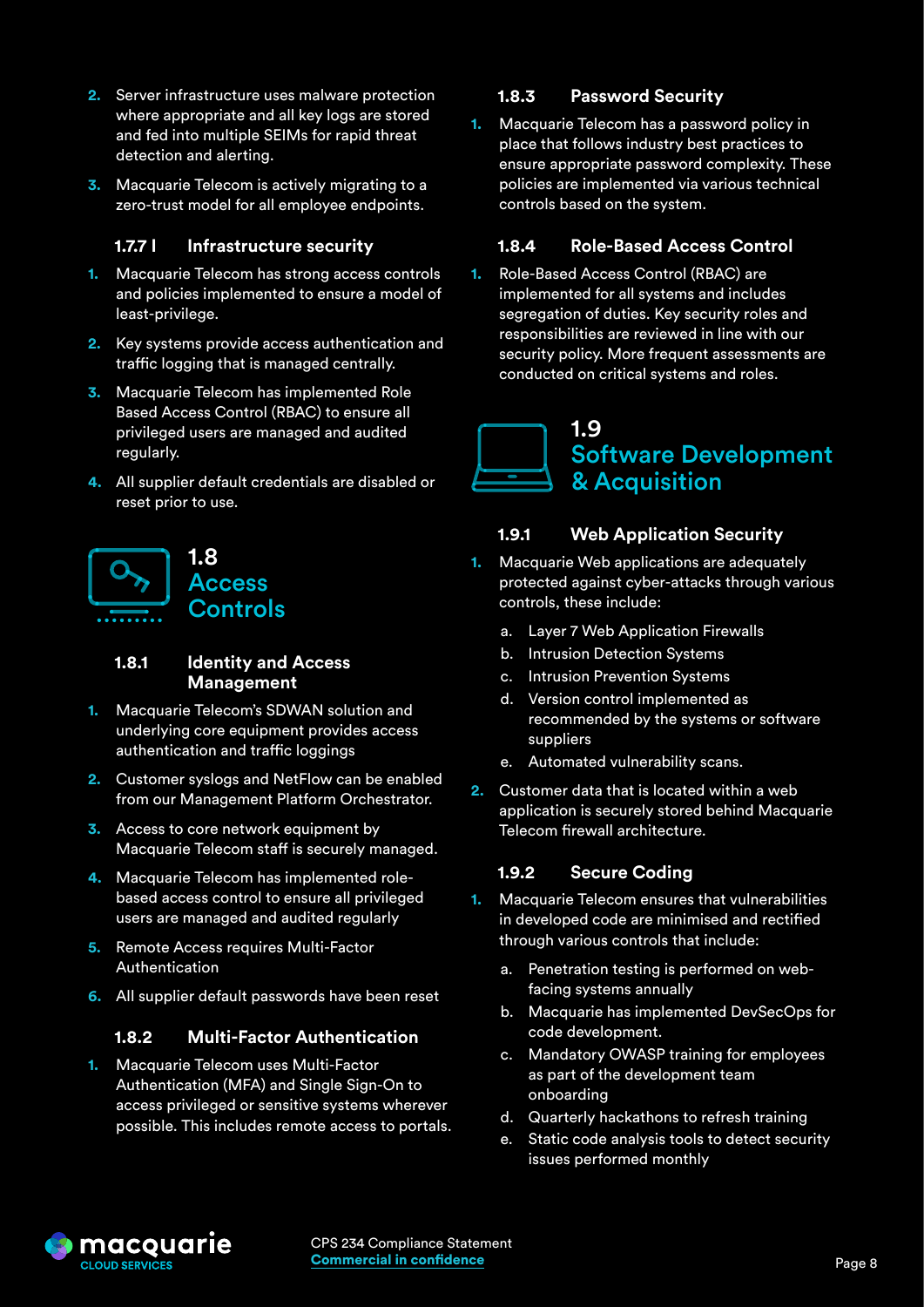- <span id="page-8-0"></span>f. Peer review of code prior to being committed to production
- g. Automated tests to cover common security issues.



#### **1.10.1 Data Centre Physical Access**

- **1.** Macquarie Telecom data centres are certified against several international standards including ISO 27001/2 which covers physical and environmental controls:
	- a. Physical access
	- b. Security guards / manned reception
	- c. Designed to sustain natural disasters
	- d. Backup power generators and redundant power feeds
	- e. Redundant network connections
	- f. Redundant cooling systems
	- g. Fire detection and suppression systems
	- h. Humidity and dust level alarms
	- i. HR processes to address the immediate removal or employees or contractors access upon resignation or termination.



#### **1.11.1 Supply Contracts**

**1.** Macquarie Telecom has formal contracts or agreements with all key suppliers. These contracts may not specifically cover cyber security language unless the supplier is directly supporting Macquarie Telecom cyber security services.

#### **1.11.2 Third party supplier risk management**

**1.** Third party supplier risks are incorporated into the overall Macquarie Telecom Board governance reporting structure, including but not limited to risk management and cyber security risk reporting.

**2.** Suppliers are managed as part of the Supplier Assurance process. If Macquarie Telecom discovers or is notified of a security incident involving a third party supplier, then it is reported to the relevant business level subject to the existing incident severity matrix.

#### **1.11.3 Third party management**

**1.** Macquarie Telecom has implemented supplier management policies and compliance oversight of contract deliverables and SLAs. This is typically managed by the functional owner of that contract or service. For key suppliers, including Telecom Access and security suppliers, they are actively managed with SLA reporting and frequent reviews.

#### **1.11.4 Third party contracts**

- **1.** Macquarie Telecom has formal contracts or agreements with all key suppliers which are reviewed regularly. These contracts may not specifically cover cyber security language unless the supplier is directly supporting Macquarie Telecom Group cyber security services.
- **2.** Macquarie Telecom Third party supplier contracts do incorporate compliance with the Australian Privacy Act, and all other applicable Telecom Industry legislative and regulatory requirements.

## 1.12 Data Ownership & **Sovereignty**

#### **1.12.1 Data Ownership**

**1.** Macquarie Telecom is fully compliant with the Australian Privacy Act to ensure the privacy of Customer data. [\(macquarietelecom.com/](http://macquarietelecom.com/privacy-policy/) [privacy-policy/](http://macquarietelecom.com/privacy-policy/)).

#### **1.12.2 Data Protection and Privacy**

**1.** Macquarie Telecom applies RBAC processes to ensure only relevant staff or authorised third party vendor staff have access to Customer information as required. These controls and staff are reviewed periodically.

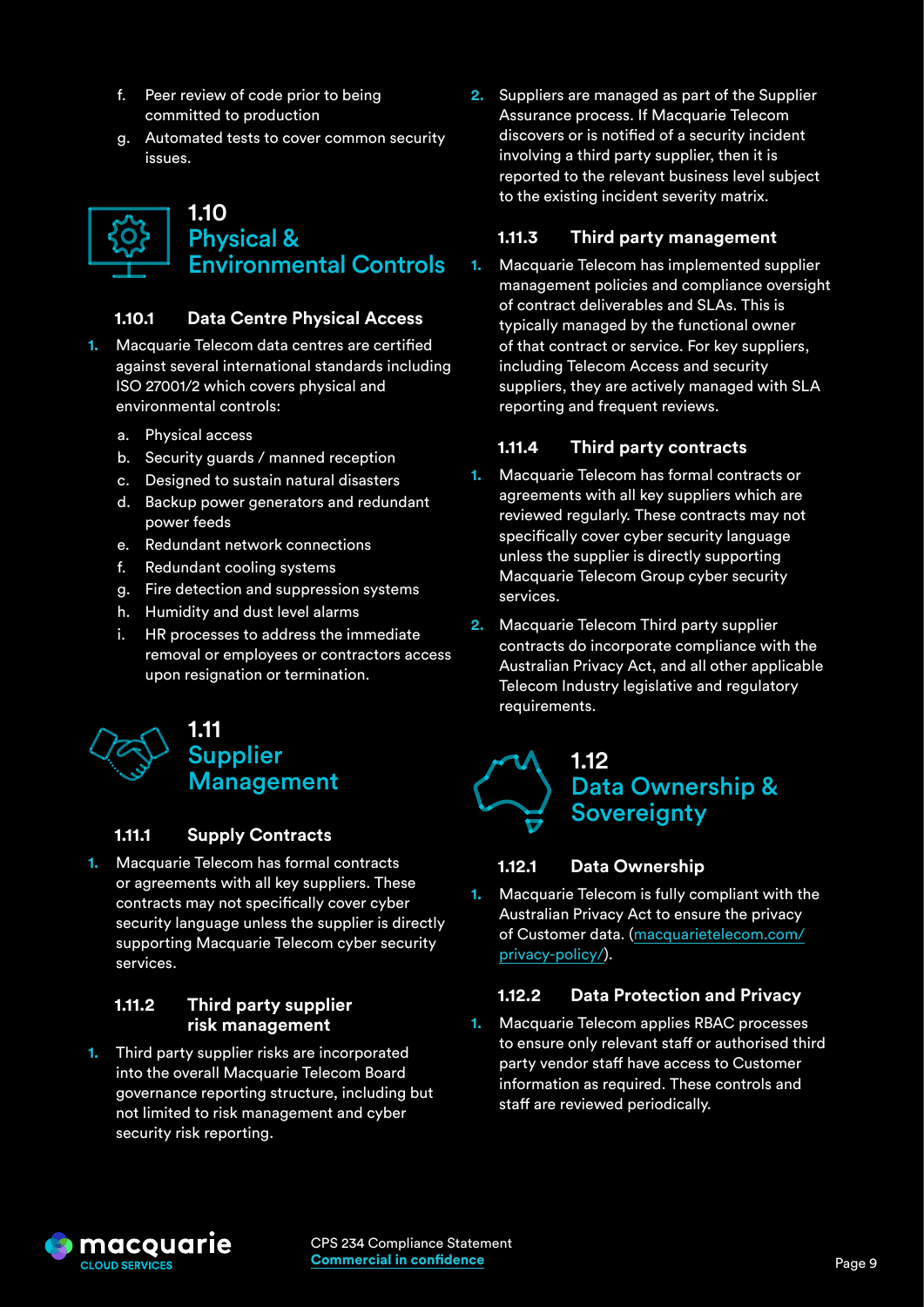- **2.** 2. Macquarie Telecom only stores pertinent information relating to the delivery of Customer services including the following:
	- a. Customer Billing information
	- b. Customer technical network configuration
	- c. Sales and Account information
	- d. Emails relating to Customer services

This data is identified and distinguishable to each Customer.

For Cloud services, the Customer may purchase other services such as Application Hosting and Data Storage.

If at the end of a Services agreement with Macquarie Telecom, and the Customer requests Macquarie Telecom to delete Customer data, Macquarie will delete all data excepting where we have regulatory obligations to store information.

**3.** For access to Customer information in Cloud or Telecom services, Macquarie Telecom provides Customer portals including Macquarie Inview & MacView (such as Billing, Usage, Configurations, etc.) Data is segregated by application-level security based upon access tokens. This is tested using manual and automated processes and verified by third party penetration testing. SDWAN Orchestrator is multi-tenanted by design and allows Customers access to their own data partition. The security designs within the software prohibits Customers seeing other Customer data. The Orchestrator is hosted on Macquarie Telecom infrastructure within our Data Centres. Access is via Macquarie Telecom single sign-on with multi-factor authentication

#### **1.12.3 Jurisdiction / Sovereignty**

**1.** All data is stored in Australian Data Centres that are owned and managed by Macquarie Telecom.